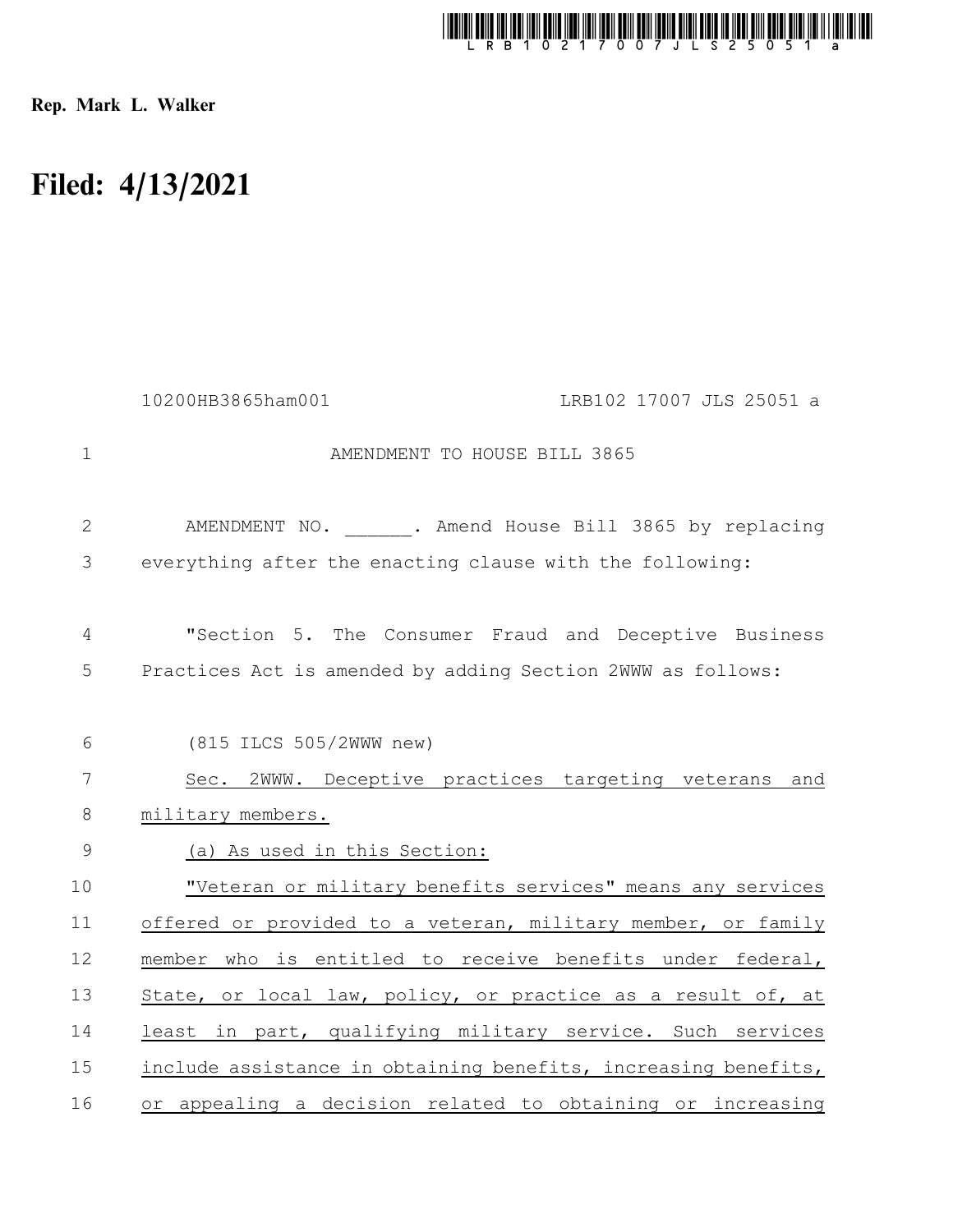1 benefits.

| $\overline{2}$ | "Veteran's services disclosure" means providing, in upper                 |
|----------------|---------------------------------------------------------------------------|
| 3              | case type in size at least as large as the type size of the               |
| 4              | written communication or by voice-over, the following                     |
| 5              | statement: "VETERAN AND MILITARY BENEFITS SERVICES ARE                    |
| $6\,$          | AVAILABLE FREE OF CHARGE FROM COUNTY VETERAN SERVICE OFFICERS,            |
| 7              | THE ILLINOIS<br>DEPARTMENT OF VETERANS AFFAIRS, AND FEDERALLY             |
| $\,8\,$        | ORGANIZATIONS.<br>TO<br>MORE,<br>CHARTERED<br>VETERAN<br>SERVICE<br>LEARN |
| $\mathcal{G}$  | CONTACT THESE ORGANIZATIONS OR THE ILLINOIS ATTORNEY GENERAL'S            |
| 10             | OFFICE AT 1-800-382-3000.".                                               |
| 11             | (b) It is an unlawful practice within the meaning of this                 |
| 12             | Act for any person providing veteran or military benefits                 |
| 13             | services to:                                                              |
| 14             | (1) Fail in any advertising to conspicuously disclose                     |
| 15             | a veteran's services disclosure when veteran or military                  |
| 16             | benefits services are provided in exchange for a benefit                  |
| 17             | or thing of value.                                                        |
| 18             | (2) Fail to obtain, or to obtain a pending application                    |
| 19             | for, all veteran or military benefits services                            |
| 20             | qualifications, certifications, and accreditations                        |
| 21             | required under State or federal law.                                      |
| 22             | (3) Fail, when acting as a fiduciary for a veteran                        |
| 23             | receiving benefits, to meet the responsibilities of                       |
| 24             | fiduciaries under 38 CFR 13.140.                                          |
| 25             | (4) Fail, when providing representation before the                        |
| 26             | United States Department of Veterans Affairs, to meet the                 |